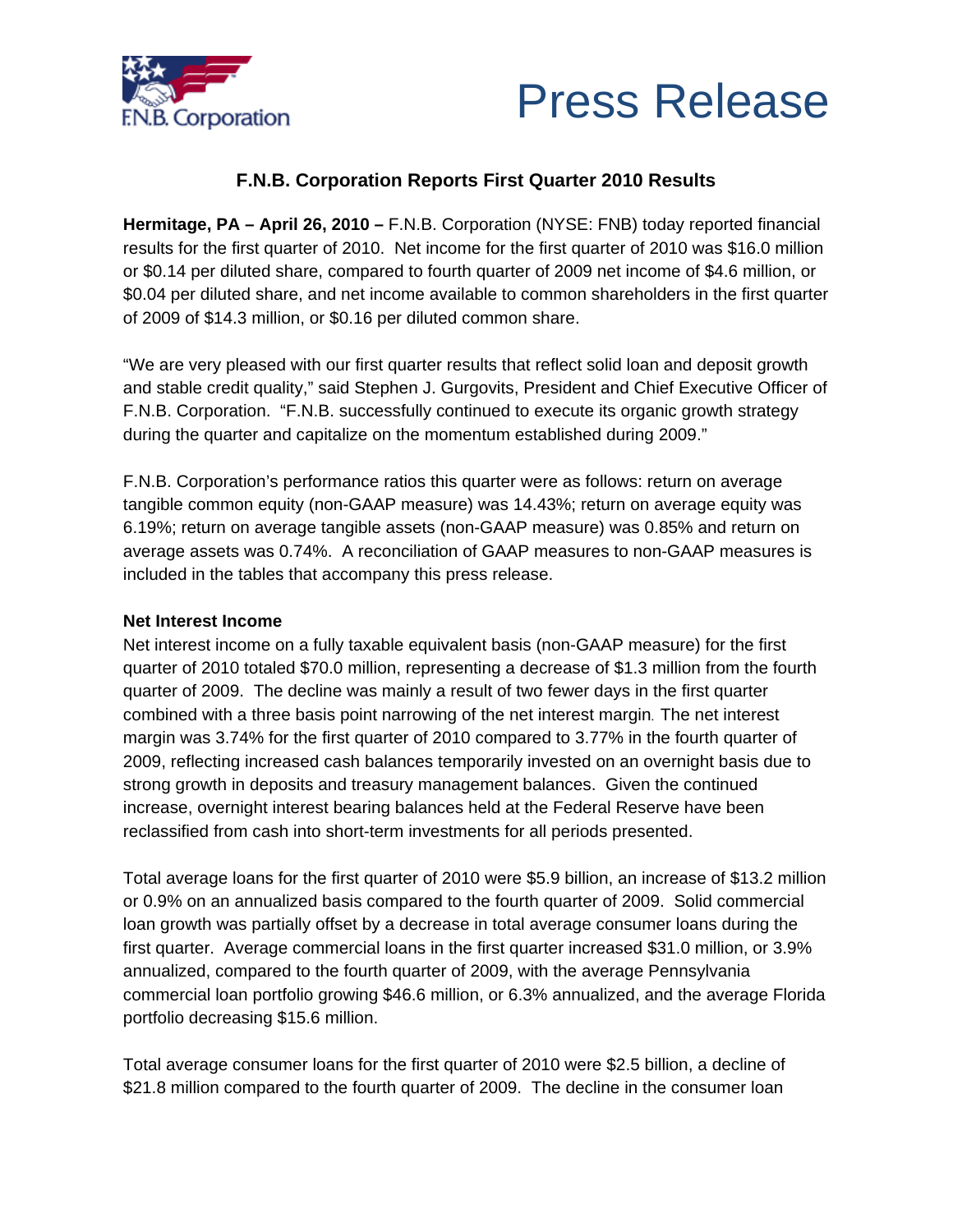portfolio was primarily due to the effects of seasonally weaker consumer loan demand and severe weather conditions during the quarter. As a result of these factors, the indirect lending portfolio average balances decreased \$17.5 million, or 13.3% annualized, and home equity lending average balances (comprised of consumer lines of credit and direct installment loans) declined by \$4.9 million or 1.4% annualized during the first quarter.

Average deposits and treasury management balances totaled \$7.0 billion for the first quarter of 2010, increasing \$158.8 million or 9.4% annualized, compared to the fourth quarter of 2009, primarily reflecting successes in new account acquisition and higher average balances. Average transaction deposits increased \$86.0 million in the first quarter, or 8.5% annualized, compared to the fourth quarter of 2009. Average treasury management balances grew \$60.5 million, or 45.8% annualized, in the first quarter of 2010 compared to the fourth quarter of 2009.

"We are very pleased with the positive results of our commercial and retail teams in attracting new customer relationships and gaining market share," said Mr. Gurgovits. "F.N.B. continues to capitalize on opportunities in the Pennsylvania markets."

### **Non-Interest Income**

Non-interest income increased \$5.0 million to \$30.3 million in the first quarter of 2010, compared to \$25.3 million in the fourth quarter of 2009. During the first quarter, higher gains on the sale of securities, lower other-than-temporary impairment charges and increases in other non-interest income were partially offset by seasonally lower service charges and lower swap fee revenue.

To better position the balance sheet for the remainder of 2010, investment securities of \$56 million, with a book yield of 3.96%, were sold during the quarter at a gain of \$2.3 million. Offsetting these gains were \$2.3 million in charges associated with the pre-payment of \$59 million in borrowings with an effective rate of 3.93% (a component of other non-interest expense).

The impairment losses recognized for the first quarter of 2010 were \$1.7 million compared to \$3.7 million for the fourth quarter of 2009. The current quarter impairment charges were primarily related to two pooled trust preferred securities experiencing additional collateral deterioration that accelerated faster than previously projected. The pooled trust preferred securities portfolio is comprised of 13 securities with an original cost of \$41.3 million. To date, credit-related impairment charges of \$17.8 million have been recognized on this portfolio, which have reduced the carrying value to \$23.5 million as of March 31, 2010. The fair value of these pooled trust preferred securities was \$7.1 million at quarter-end with a remaining after-tax unrealized loss of \$10.1 million included in accumulated other comprehensive income.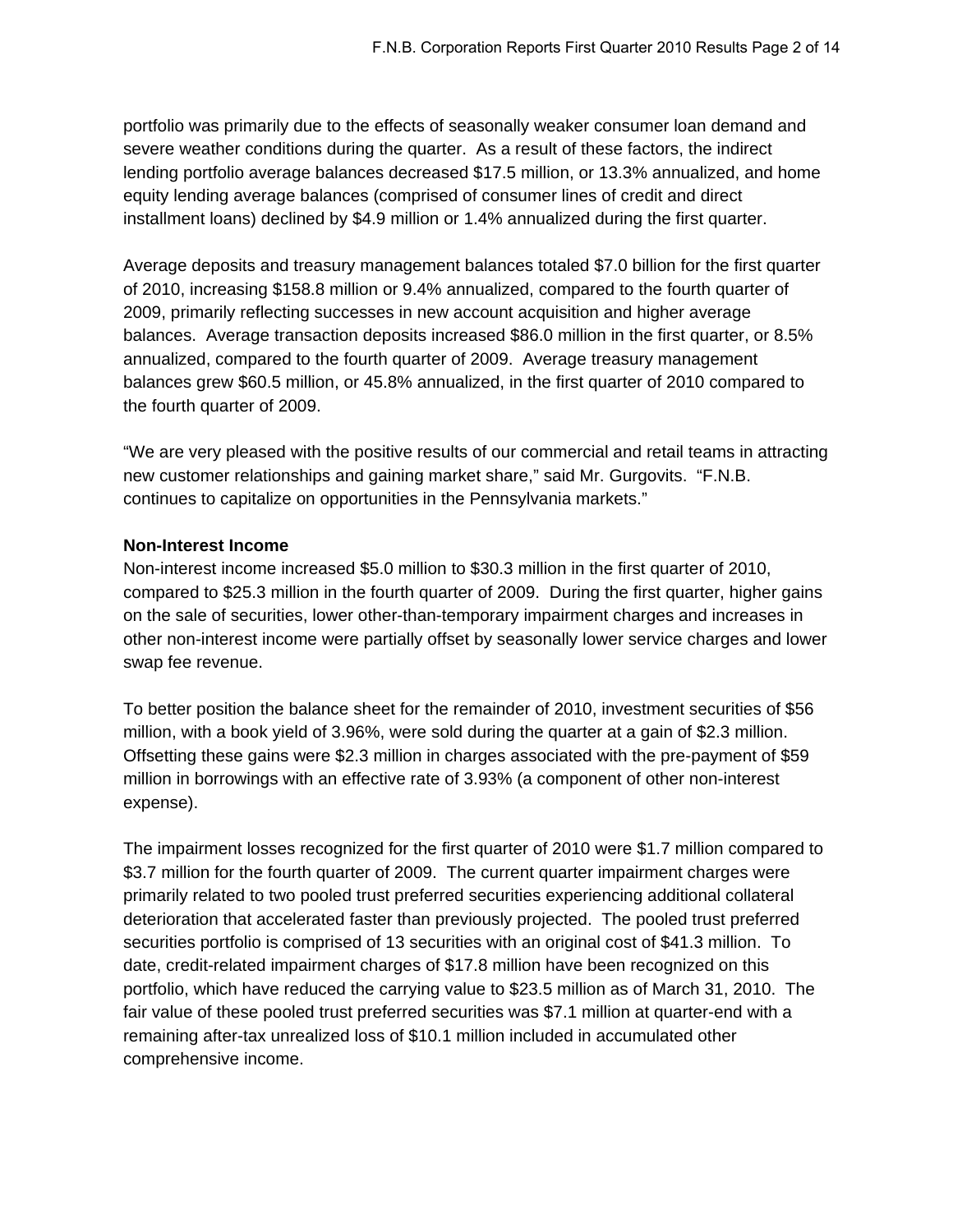Other non-interest income increased \$1.9 million to \$6.2 million for the first quarter of 2010, reflecting a \$3.3 million increase in recoveries on impaired loans previously acquired through an acquisition that primarily related to one credit relationship. Additionally in the first quarter of 2010, insurance commissions and fees increased due to seasonal contingent fee revenue, while securities commissions and fees declined given the impact of low interest rates on annuity sales combined with the benefit of the fall sales campaign in the fourth quarter of 2009. Non-interest income excluding other-than-temporary impairment charges, securities gains and recoveries on impaired loans, represented 27% of revenue for the first quarter of 2010 compared to 29% for the fourth quarter of 2009.

### **Non-Interest Expense**

Non-interest expense totaled \$65.4 million in the first quarter of 2010, a 0.5% decrease compared to \$65.8 million in the fourth quarter of 2009. Included in other non-interest expense for the first quarter is \$2.3 million in debt pre-payment fees associated with the repayment of certain debt (described above under Non-Interest Income). These prepayment fees were offset by \$2.4 million lower other real estate owned (OREO) expense and \$1.0 million lower litigation settlement costs compared to the fourth quarter of 2009.

Additionally, compared to the fourth quarter of 2009, the first quarter of 2010 total personnel costs increased \$1.4 million driven by normal seasonal increases in employee benefits and occupancy costs increased \$0.6 million due primarily to the severe weather conditions during the first quarter.

### **Credit Quality**

"We continue to be very pleased with the performance of our Pennsylvania and Regency loan portfolios, with Florida showing signs of stability," remarked Mr. Gurgovits. "While there have been signs of economic recovery, continued high unemployment remains a challenge for businesses and consumers throughout the country."

Annualized net charge-offs decreased 135 basis points to 0.48% of average loans for the first quarter of 2010, the lowest level of the past six quarters, compared to 1.83% of average loans for the fourth quarter of 2009 which reflected the higher Florida related charge-offs in the fourth quarter. Non-performing loans and OREO as a percentage of total loans and OREO at March 31, 2010 increased 20 basis points to 3.04%, compared to 2.84% at December 31, 2009, mainly driven by an increase in non-accrual and restructured loans in the Pennsylvania portfolio.

At March 31, 2010, the ratio of the allowance for loan losses to total loans equaled 1.86%, compared to 1.79% at December 31, 2009, reflecting increased reserve positions in the Pennsylvania and Florida portfolios. As a percentage of non-performing loans, the allowance for loan losses decreased slightly to 69.6% at March 31, 2010, compared to 71.9% at December 31, 2009. The provision for loan losses totaled \$12.0 million for the first quarter of 2010, which was \$14.0 million lower than the fourth quarter of 2009, reflecting lower charge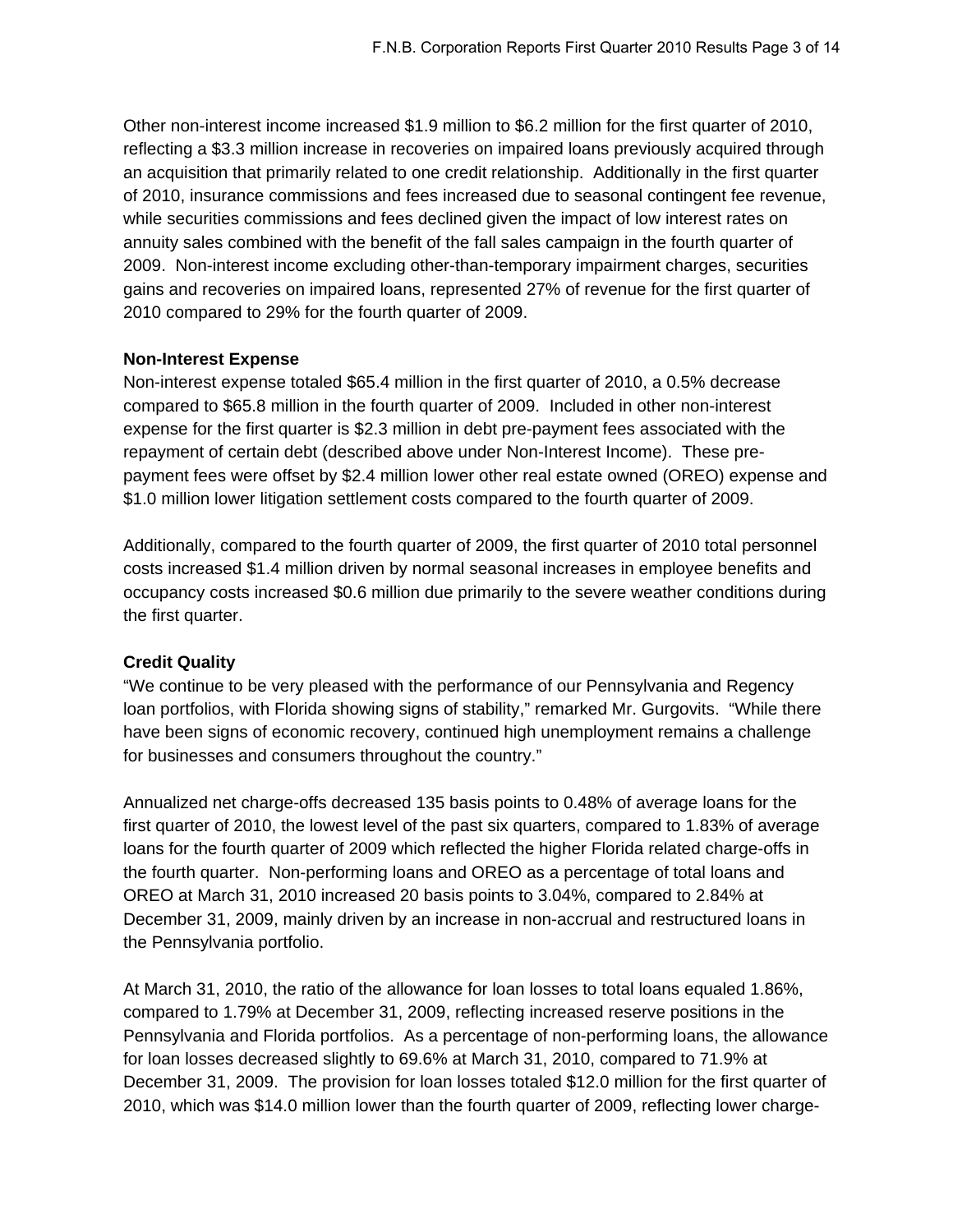offs in the first quarter. The current quarter net charge-offs were \$7.0 million compared to \$27.2 million for the fourth quarter of 2009.

The Pennsylvania loan portfolio totaled \$5.5 billion at March 31, 2010 (93.2% of the total loan portfolio) and reflects good overall credit quality metrics characterized by improved net charge-offs, lower total past due loans and higher non-performing loans. Net loan chargeoffs totaled \$4.5 million or 0.34% annualized of average loans for the first quarter of 2010, improving slightly compared to \$5.1 million or 0.37% annualized of average loans for the fourth quarter of 2009. Total past dues and non-accrual loans improved slightly to 2.05% of total loans at March 31, 2010, compared to 2.07% at December 31, 2009. Pennsylvania non-performing loans and OREO increased to \$90.8 million or 1.65% of total loans and OREO at March 31, 2010, from \$76.0 million or 1.39% at December 31, 2009, primarily driven by two commercial relationships migrating to non-accrual status and a \$3.7 million increase in restructured commercial and residential loans during the first quarter.

The Florida loan portfolio totaled \$240.4 million at March 31, 2010 (4.1% of the total loan portfolio) and delivered stable credit quality metrics compared to the fourth quarter of 2009 that continue to reflect a challenging and uncertain economic environment in Florida. Florida non-performing loans and OREO decreased slightly to \$79.9 million or 31.79% of total loans and OREO at March 31, 2010, compared to December 31, 2009. Net loan charge-offs for the first quarter of 2010 totaled \$0.9 million and were related to one credit, compared to \$20.3 million in net loan charge-offs for the fourth quarter of 2009. The decrease in chargeoffs for the first quarter of 2010 is the result of the actions taken in the fourth quarter of 2009 to reflect the decline of property values in Florida.

The Regency loan portfolio totaled \$156.6 million at March 31, 2010 (2.7% of the total loan portfolio) and continues to deliver very good credit quality metrics for a consumer finance company. Regency non-performing loans and OREO totaled \$8.9 million or 5.64% of total loans and OREO at March 31, 2010, compared to \$8.8 million or 5.40% at December 31, 2009. Net loan charge-offs totaled \$1.5 million or 3.96% annualized of average loans for the first quarter of 2010, a decrease from \$1.7 million or 4.30% annualized of average loans for the fourth quarter of 2009. Total past dues and non-accrual loans improved to 4.00% of total loans at March 31, 2010, a decrease of 57 basis points compared to December 31, 2009.

### **Capital Position**

The Corporation's capital ratios continue to exceed federal bank regulatory agency "well capitalized" thresholds. As of March 31, 2010, the Corporation's capital ratios remained consistent with the fourth quarter. The total risk-based capital ratio was 12.8%, the tier 1 risk-based capital ratio was 11.4% and the leverage capital ratio was 8.7%. The tangible common equity to tangible assets ratio (non-GAAP measure) equaled 5.84% at March 31, 2010 and December 31, 2009. The tangible book value per share (non-GAAP measure) increased 4 cents during the quarter to \$4.21 and the dividend payout ratio for the quarter was 86%.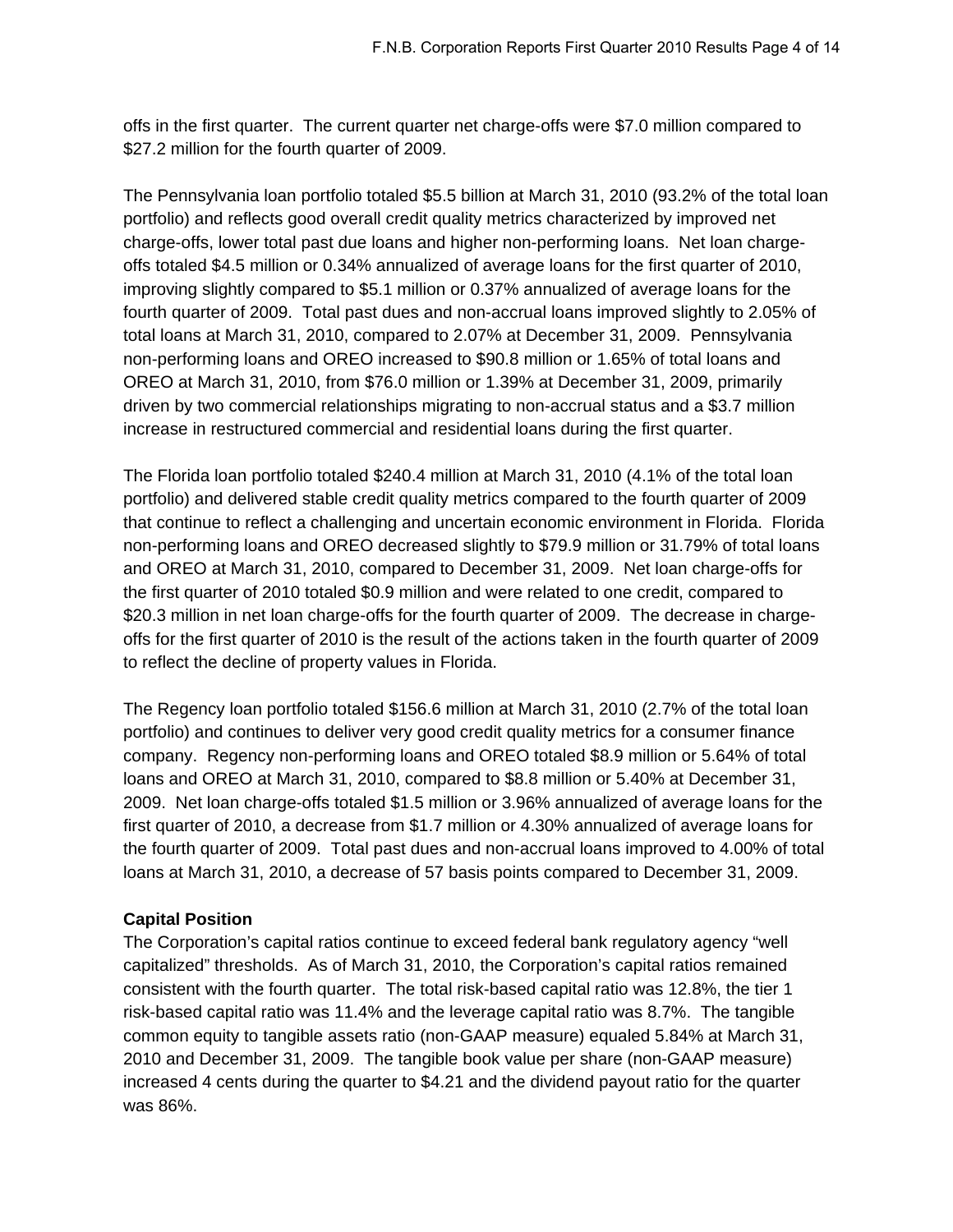# **Conference Call**

F.N.B. Corporation will host its quarterly conference call to discuss its financial results for the first quarter of 2010 on Tuesday, April 27, 2010, at 8:00 AM EDT. The call can be accessed by dialing (888) 403-8872 or (719) 785-1754 for international callers; the confirmation number is 6710049.

A replay of the call will be available from 11:00 AM EDT on the day of the call until midnight EDT on Tuesday, May 4, 2010. The replay can be accessed by dialing (888) 203-1112 or (719) 457-0820 for international callers; the confirmation number is 6710049. A transcript of the call will be posted to the "Shareholder and Investor Relations" section of F.N.B. Corporation's Web site at [www.fnbcorporation.com.](http://www.fnbcorporation.com/)

# **About F.N.B. Corporation**

F.N.B. Corporation, headquartered in Hermitage, PA, is a diversified financial services company with total assets of \$8.8 billion as of March 31, 2010. F.N.B. Corporation is a leading provider of commercial and retail banking, leasing, wealth management, insurance, merchant banking and consumer finance services in Pennsylvania and Ohio, where it owns and operates First National Bank of Pennsylvania, First National Trust Company, First National Investment Services Company, LLC, F.N.B. Investment Advisors, Inc., First National Insurance Agency, LLC, F.N.B. Capital Corporation, LLC, Regency Finance Company and F.N.B. Commercial Leasing. It also operates consumer finance offices in Tennessee and loan production offices in Pennsylvania and Florida.

### **Forward-looking Statements**

This press release of F.N.B. Corporation and the reports F.N.B. Corporation files with the Securities and Exchange Commission often contain "forward-looking statements" relating to present or future trends or factors affecting the banking industry and, specifically, the financial operations, markets and products of F.N.B. Corporation. These forward-looking statements involve certain risks and uncertainties. There are a number of important factors that could cause F.N.B. Corporation's future results to differ materially from historical performance or projected performance. These factors include, but are not limited to: (1) a significant increase in competitive pressures among financial institutions; (2) changes in the interest rate environment that may reduce net interest margins; (3) changes in prepayment speeds, loan sale volumes, charge-offs and loan loss provisions; (4) general economic conditions; (5) various monetary and fiscal policies and regulations of the U.S. Government that may adversely affect the businesses in which F.N.B. Corporation is engaged; (6) technological issues which may adversely affect F.N.B. Corporation's financial operations or customers; (7) changes in the securities markets (8) risk factors mentioned in the reports and registration statements F.N.B. Corporation files with the Securities and Exchange Commission; (9) housing prices; (10) job market; (11) consumer confidence and spending habits or (12) estimates of fair value of certain F.N.B. Corporation assets and liabilities.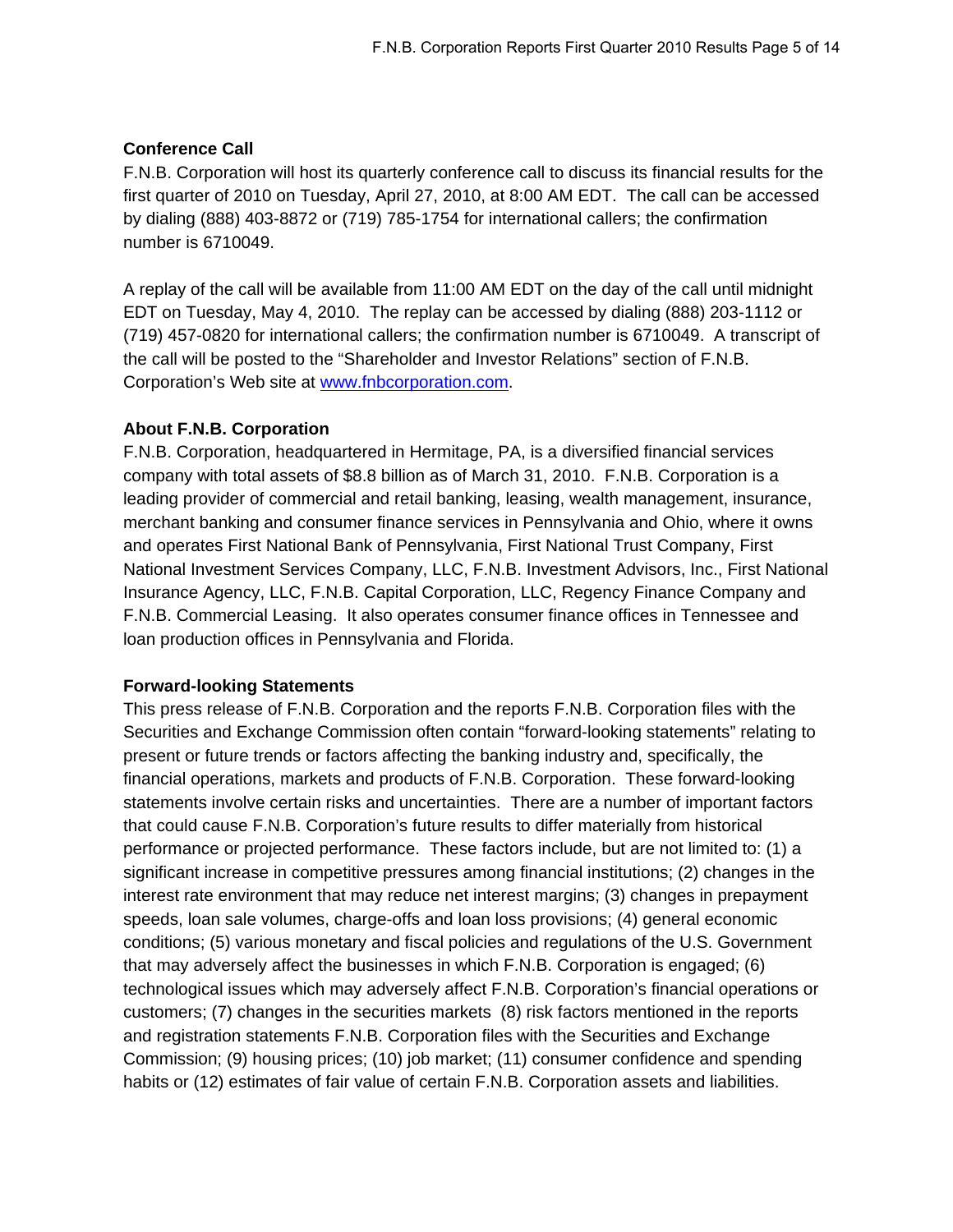F.N.B. Corporation undertakes no obligation to revise these forward-looking statements or to reflect events or circumstances after the date of this press release.

# # #

**Analyst/Institutional Investor Contact:**  Cynthia Christopher 724-983-3429 724-815-3926 (cell) christoc@fnb-corp.com

> **Media Contact:**  Jennifer Reel 724-983-4856 724-699-6389 (cell) reel@fnb-corp.com

DATA SHEETS FOLLOW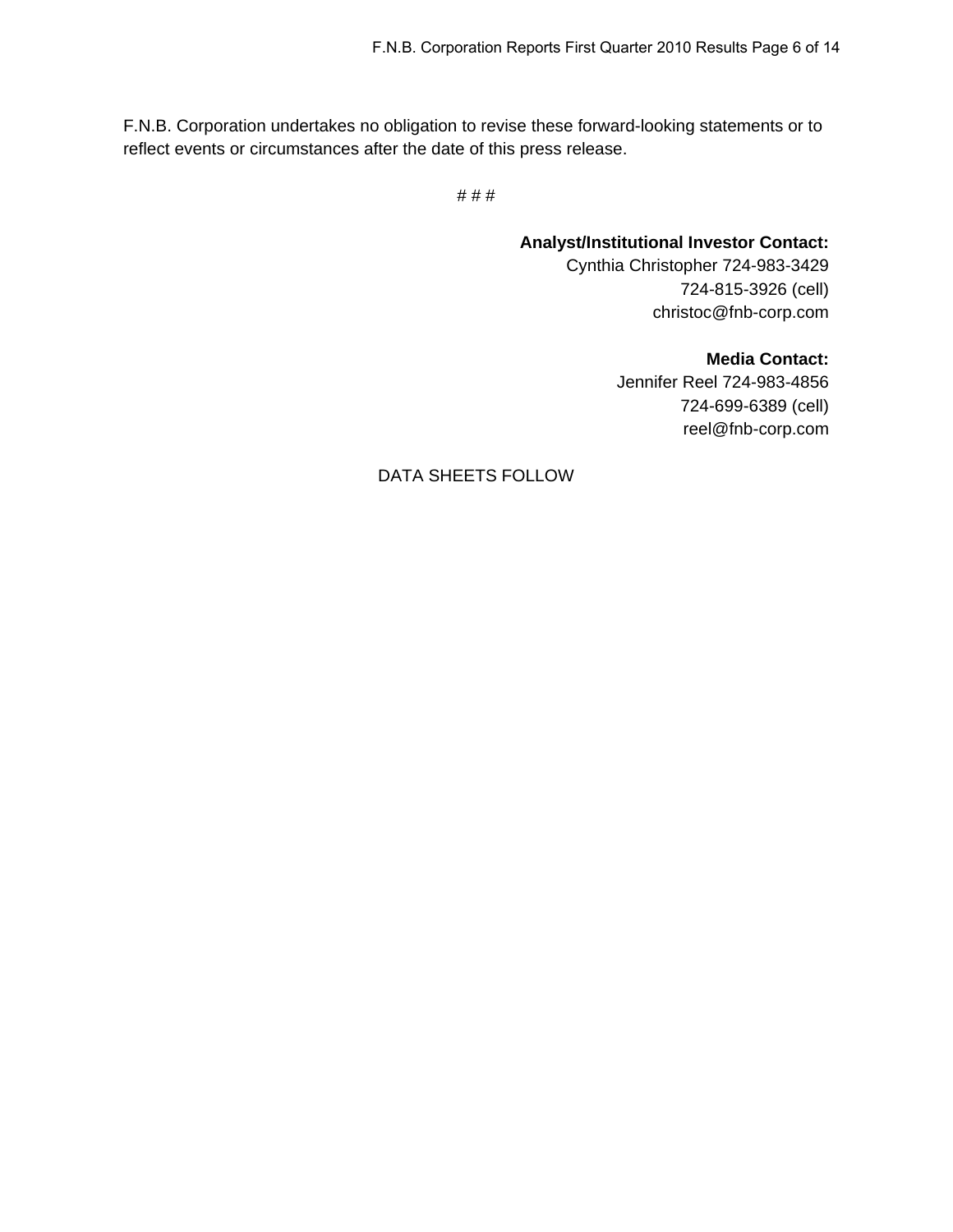# F.N.B. Corporation Reports First Quarter 2010 Results Page 7 of 14

**(Unaudited)**

| (Dollars in thousands, except per share data)         |                |                  |                      | 1st Qtr 2010 - | 1st Qtr 2010 - |
|-------------------------------------------------------|----------------|------------------|----------------------|----------------|----------------|
|                                                       | 2010           | 2009             |                      | 4th Qtr 2009   | 1st Qtr 2009   |
|                                                       | First          | Fourth           | First                | Percent        | Percent        |
| <b>Statement of earnings</b>                          | <b>Ouarter</b> | Quarter          | Ouarter              | Variance       | Variance       |
| Interest income                                       | \$92,546       | \$96,160         | \$98,155             | $-3.8$         | $-5.7$         |
| Interest expense                                      | 24,141         | 26,468           | 34,020               | $-8.8$         | $-29.0$        |
| Net interest income                                   | 68,405         | 69,692           | 64,135               | $-1.8$         | 6.7            |
| Taxable equivalent adjustment                         | 1,638          | 1,661            | 1,555                | $-1.4$         | 5.4            |
| Net interest income (FTE) (1)                         | 70,043         | 71,353           | 65,690               | $-1.8$         | 6.6            |
| Provision for loan losses                             | 11,964         | 25,924           | 10,514               | $-53.9$        | 13.8           |
| Net interest income after provision (FTE)             | 58,079         | 45,429           | 55,176               | 27.8           | 5.3            |
| Impairment losses on securities                       | (8,226)        | (9,366)          | (203)                | n/m            | n/m            |
| Non-credit related losses on securities not expected  |                |                  |                      |                |                |
| to be sold (recognized in other comprehensive income) | 6,540          | 5,707            | $\boldsymbol{0}$     | n/m            | n/m            |
| Net impairment losses on securities                   | (1,686)        | (3,659)          | (203)                | n/m            | n/m            |
| Service charges                                       | 13,722         | 14,781           | 13,599               | $-7.2$         | 0.9            |
| Insurance commissions and fees                        | 4,324          | 3,794            | 5,081                | 14.0           | $-14.9$        |
| Securities commissions and fees                       | 1,557          | 2,213            | 1,788                | $-29.6$        | $-13.0$        |
| Trust income                                          | 3,158          | 3,025            | 2,917                | 4.4            | 8.3            |
| Gain on sale of securities                            | 2,390          | 30               | 278                  | 7856.2         | 761.4          |
| Gain on sale of loans                                 | 567            | 720              | 536                  | $-21.2$        | 5.8            |
| Other                                                 | 6,243          | 4,376            | 4,130                | 42.7           | 51.1           |
| Total non-interest income                             | 30,275         | 25,280           | 28,126               | 19.8           | 7.6            |
| Salaries and employee benefits                        | 33,125         | 31,769           | 32,102               | 4.3            | 3.2            |
| Occupancy and equipment                               | 10,071         | 9,443            | 10,091               | 6.7            | $-0.2$         |
| Amortization of intangibles                           | 1,687          | 1,728            | 1,815                | $-2.4$         | $-7.1$         |
| Other                                                 | 20,560         | 22,841           | 16,964               | $-10.0$        | 21.2           |
| Total non-interest expense                            | 65,443         | 65,781           | 60,972               | $-0.5$         | 7.3            |
| Income before income taxes                            | 22,911         | 4,928            | 22,330               | 364.9          | 2.6            |
| Taxable equivalent adjustment                         | 1,638          | 1,661            | 1,555                | $-1.4$         | 5.4            |
| Income taxes (benefit)                                | 5,293          | (1,289)          | 5,124                | $-510.7$       | 3.3            |
| Net income                                            | 15,980         | 4,556            | 15,651               | 250.7          | 2.1            |
| Preferred stock dividends and discount amortization   | 0              | $\boldsymbol{0}$ | 1,343                | n/m            | n/m            |
| Net income available to common shareholders           | \$15,980       | \$4,556          | $\overline{$}14,308$ | 250.7          | 11.7           |
| Earnings per common share                             |                |                  |                      |                |                |
| Basic                                                 | \$0.14         | \$0.04           | \$0.16               | 250.0          | $-12.5$        |
| Diluted                                               | \$0.14         | \$0.04           | \$0.16               | 250.0          | $-12.5$        |
| <b>Performance ratios</b>                             |                |                  |                      |                |                |
| Return on average equity                              | 6.19%          | 1.72%            | 6.22%                |                |                |
| Return on average tangible common equity (2) (6)      | 14.43%         | 4.66%            | 17.48%               |                |                |
| Return on average assets                              | 0.74%          | 0.21%            | 0.75%                |                |                |
| Return on average tangible assets (3) (6)             | 0.85%          | 0.28%            | 0.87%                |                |                |
| Net interest margin (FTE) (1) (9)                     | 3.74%          | 3.77%            | 3.65%                |                |                |
| Yield on earning assets (FTE) (1) (9)                 | 5.03%          | 5.17%            | 5.55%                |                |                |
| Cost of funds                                         | 1.47%          | 1.60%            | 2.15%                |                |                |
| Efficiency ratio (FTE) (1) (4) (9)                    | 63.55%         | 66.28%           | 63.06%               |                |                |
| Effective tax rate                                    | 24.88%         | $-39.45%$        | 24.66%               |                |                |
| Common stock data                                     |                |                  |                      |                |                |
| Average basic shares outstanding                      | 113,750,330    | 113,592,665      | 89, 383, 243         | 0.1            | 27.3           |
| Average diluted shares outstanding                    | 114,064,564    | 113,966,034      | 89,570,313           | 0.1            | 27.3           |
| Ending shares outstanding                             | 114,404,945    | 114,111,695      | 89,774,045           | 0.3            | 27.4           |
| Common book value per share                           | \$9.16         | \$9.14           | \$10.37              | 0.1            | $-11.8$        |
| Tangible common book value per share (6)              | \$4.21         | \$4.17           | \$3.99               | 1.0            | 5.5            |
| Tangible common book value per share                  |                |                  |                      |                |                |
| excluding AOCI (5) (6)                                | \$4.47         | \$4.43           | \$4.31               | 0.7            | 3.6            |
| Dividend payout ratio (common)                        | 86.16%         | 301.32%          | 75.30%               |                |                |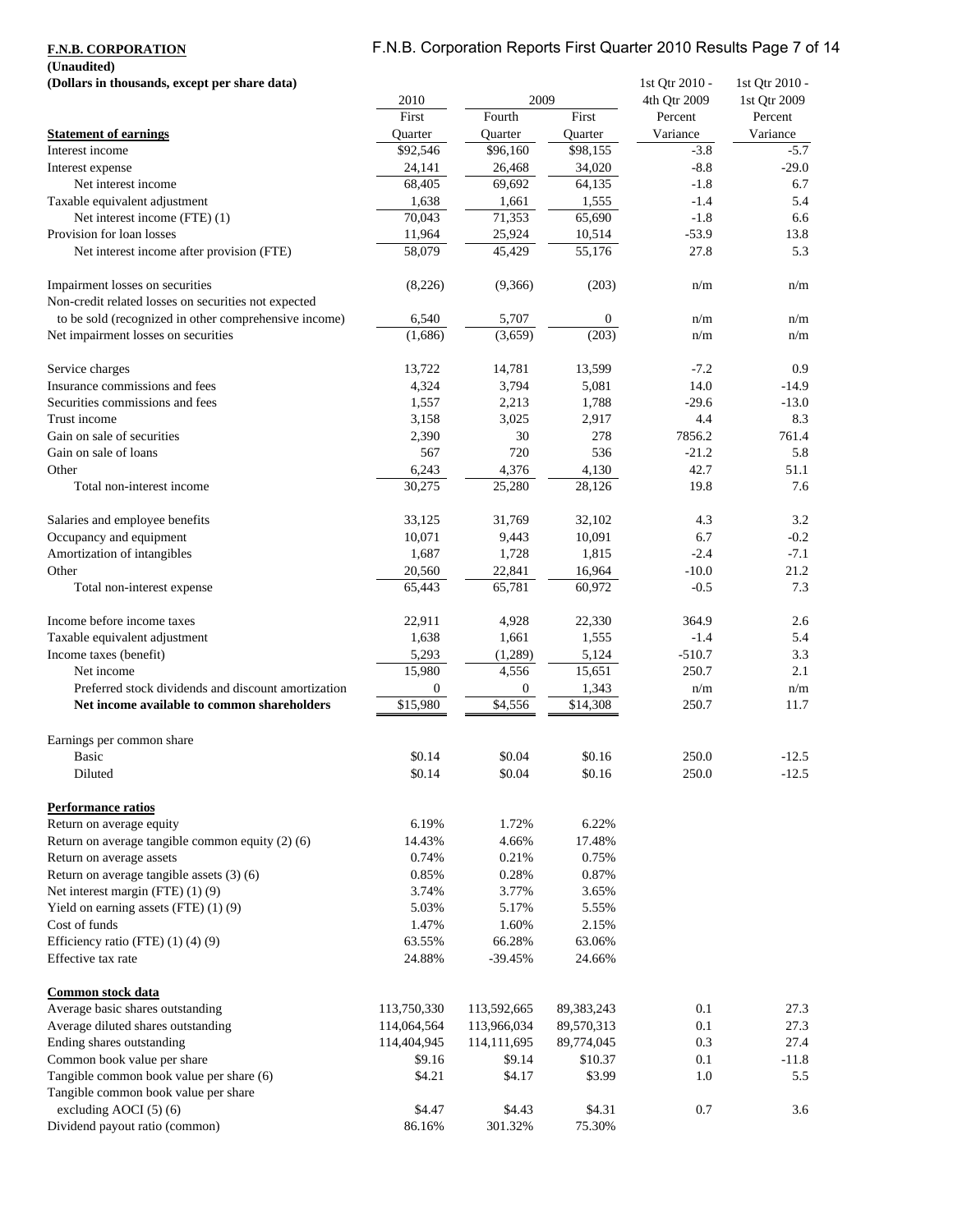# **(Unaudited)**

# F.N.B. Corporation Reports First Quarter 2010 Results Page 8 of 14

| (Dollars in thousands)                                  |                  |              |             | 1st Qtr 2010 - | 1st Qtr 2010 - |  |
|---------------------------------------------------------|------------------|--------------|-------------|----------------|----------------|--|
|                                                         | 2010             | 2009         |             | 4th Qtr 2009   | 1st Qtr 2009   |  |
|                                                         | First            | Fourth       | First       | Percent        | Percent        |  |
| <b>Average balances</b>                                 | Quarter          | Quarter      | Quarter     | Variance       | Variance       |  |
| Total assets                                            | \$8,745,138      | \$8,681,532  | \$8,433,532 | 0.7            | 3.7            |  |
| Earning assets (9)                                      | 7,561,506        | 7,524,129    | 7,262,329   | 0.5            | 4.1            |  |
| Securities                                              | 1,482,338        | 1,489,608    | 1,317,524   | $-0.5$         | 12.5           |  |
| Short-term investments (9)                              | 189,474          | 158,011      | 119,868     | 19.9           | 58.1           |  |
| Loans, net of unearned income                           | 5,889,694        | 5,876,510    | 5,824,937   | 0.2            | 1.1            |  |
| Allowance for loan losses                               | 108,256          | 110,974      | 106,954     | $-2.4$         | 1.2            |  |
| Goodwill and intangibles                                | 566,983          | 568,666      | 573,963     | $-0.3$         | $-1.2$         |  |
| Deposits and treasury management accounts (7)           | 7,002,594        | 6,843,748    | 6,530,790   | 2.3            | 7.2            |  |
| Short-term borrowings                                   | 132,737          | 130,430      | 107,112     | 1.8            | 23.9           |  |
| Long-term debt                                          | 262,920          | 346,819      | 475,088     | $-24.2$        | $-44.7$        |  |
| Trust preferred securities                              | 204,625          | 204,793      | 205,300     | $-0.1$         | $-0.3$         |  |
| Shareholders' equity - common                           | 1,047,094        | 1,052,483    | 933,346     | $-0.5$         | 12.2           |  |
| Shareholders' equity - preferred                        | $\boldsymbol{0}$ | $\mathbf{0}$ | 87,149      | n/m            | n/m            |  |
| <b>Asset quality data</b>                               |                  |              |             |                |                |  |
| Non-accrual loans                                       | \$141,913        | \$133,891    | \$147,210   | 6.0            | $-3.6$         |  |
| Restructured loans                                      | 15,556           | 11,624       | 3,776       | 33.8           | 312.0          |  |
| Non-performing loans                                    | 157,469          | 145,515      | 150,986     | 8.2            | 4.3            |  |
| Other real estate owned                                 | 22,094           | 21,367       | 12,232      | 3.4            | 80.6           |  |
| Total non-performing loans and OREO                     | 179,563          | 166,882      | 163,218     | 7.6            | 10.0           |  |
| Non-performing investments (8)                          | 4,346            | 4,825        | 7,288       | $-9.9$         | $-40.4$        |  |
| Non-performing assets                                   | \$183,909        | \$171,707    | \$170,506   | 7.1            | 7.9            |  |
| Net loan charge-offs                                    | \$7,027          | \$27,161     | \$12,132    | $-74.1$        | $-42.1$        |  |
| Allowance for loan losses                               | 109,592          | 104,655      | 103,127     | 4.7            | 6.3            |  |
|                                                         |                  |              |             |                |                |  |
| Non-performing loans / total loans                      | 2.67%            | 2.49%        | 2.60%       |                |                |  |
| Non-performing loans + OREO / total loans + OREO        | 3.04%            | 2.84%        | 2.81%       |                |                |  |
| Allowance for loan losses / total loans                 | 1.86%            | 1.79%        | 1.78%       |                |                |  |
| Allowance for loan losses /                             |                  |              |             |                |                |  |
| non-performing loans                                    | 69.60%           | 71.92%       | 68.30%      |                |                |  |
| Net loan charge-offs (annualized) /                     |                  |              |             |                |                |  |
| average loans                                           | 0.48%            | 1.83%        | 0.84%       |                |                |  |
| <b>Balances at period end</b>                           |                  |              |             |                |                |  |
| <b>Total</b> assets                                     | \$8,799,534      | \$8,709,077  | \$8,454,797 | 1.0            | 4.1            |  |
| Earning assets (9)                                      | 7,609,205        | 7,502,450    | 7,281,714   | 1.4            | $4.5\,$        |  |
| Securities                                              | 1,518,068        | 1,490,630    | 1,322,939   | 1.8            | 14.7           |  |
| Short-term investments (9)                              | 189,566          | 149,704      | 135,865     | 26.6           | 39.5           |  |
| Loans, net of unearned income                           | 5,890,105        | 5,849,361    | 5,799,934   | 0.7            | 1.6            |  |
| Goodwill and intangibles                                | 566,175          | 567,851      | 573,526     | $-0.3$         | $-1.3$         |  |
|                                                         |                  |              |             |                |                |  |
| Deposits and treasury management accounts (7)           | 7,073,906        | 6,917,007    | 6,583,930   | 2.3            | 7.4            |  |
| Short-term borrowings                                   | 130,931          | 132,383      | 101,598     | $-1.1$         | 28.9           |  |
| Long-term debt                                          | 250,391          | 324,877      | 445,242     | $-22.9$        | $-43.8$        |  |
| Trust preferred securities                              | 204,542          | 204,711      | 205,217     | $-0.1$         | $-0.3$         |  |
| Shareholders' equity - common                           | 1,047,395        | 1,043,302    | 931,338     | 0.4            | 12.5           |  |
| Shareholders' equity - preferred                        | $\overline{0}$   | $\mathbf{0}$ | 95,243      | n/m            | n/m            |  |
| <b>Capital ratios</b>                                   |                  |              |             |                |                |  |
| Equity/assets (period end)                              | 11.90%           | 11.98%       | 12.14%      |                |                |  |
| Leverage ratio                                          | 8.67%            | 8.68%        | 8.67%       |                |                |  |
| Tangible equity/tangible assets (period end) (6)        | 5.84%            | 5.84%        | 5.75%       |                |                |  |
| Tangible common equity/tangible assets (period end) (5) | 5.84%            | 5.84%        | 4.54%       |                |                |  |
| Tangible common equity, excluding AOCI/                 |                  |              |             |                |                |  |
| tangible assets (period end) $(5)$ (6)                  | 6.21%            | 6.22%        | 4.91%       |                |                |  |
|                                                         |                  |              |             |                |                |  |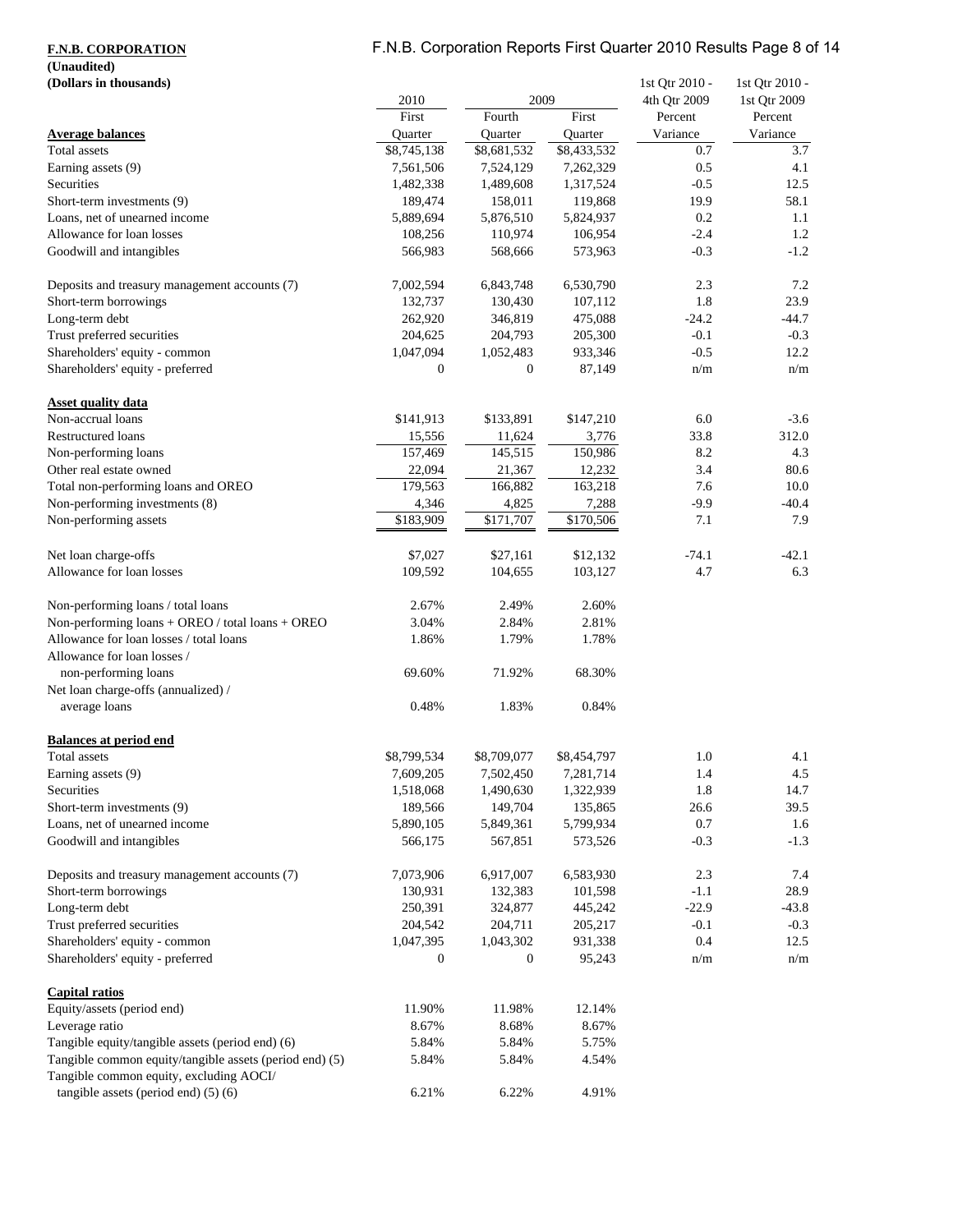# F.N.B. Corporation Reports First Quarter 2010 Results Page 9 of 14

**(Unaudited)**

| (Dollars in thousands)                              |             |                         |                         | 1st Qtr 2010 - | 1st Qtr 2010 - |
|-----------------------------------------------------|-------------|-------------------------|-------------------------|----------------|----------------|
|                                                     | 2010        | 2009                    |                         | 4th Qtr 2009   | 1st Qtr 2009   |
|                                                     | First       | Fourth                  | First                   | Percent        | Percent        |
| <b>Average balances</b>                             | Quarter     | Quarter                 | Quarter                 | Variance       | Variance       |
| Loans:                                              |             |                         |                         |                |                |
| Commercial                                          | \$3,281,512 | \$3,250,530             | \$3,177,011             | 1.0            | 3.3            |
| Direct installment                                  | 975,119     | 990,573                 | 1,049,864               | $-1.6$         | $-7.1$         |
| Residential mortgages                               | 612,819     | 612,146                 | 645,935                 | 0.1            | $-5.1$         |
| Indirect installment                                | 518,311     | 535,856                 | 534,298                 | $-3.3$         | $-3.0$         |
| Consumer LOC                                        | 411,666     | 401,127                 | 347,566                 | 2.6            | 18.4           |
| Other                                               | 90,267      | 86,278                  | 70,263                  | 4.6            | 28.5           |
| <b>Total loans</b>                                  | \$5,889,694 | \$5,876,510             | \$5,824,937             | 0.2            | 1.1            |
| Deposits:                                           |             |                         |                         |                |                |
| Non-interest bearing deposits                       | \$969,926   | \$978,110               | \$898,659               | $-0.8$         | 7.9            |
| Savings and NOW                                     | 3,217,055   | 3,122,911               | 2,862,549               | 3.0            | 12.4           |
| Certificates of deposit and other time deposits     | 2,218,933   | 2,206,537               | 2,315,591               | 0.6            | $-4.2$         |
| Total deposits                                      | 6,405,914   | 6,307,558               | 6,076,799               | 1.6            | 5.4            |
| Treasury management accounts (7)                    | 596,680     | 536,190                 | 453,991                 | 11.3           | 31.4           |
| Total deposits and treasury management accounts (7) | \$7,002,594 | \$6,843,748             | \$6,530,790             | 2.3            | 7.2            |
|                                                     |             |                         |                         |                |                |
| <b>Balances at period end</b>                       |             |                         |                         |                |                |
| Loans:                                              |             |                         |                         |                |                |
| Commercial                                          | \$3,296,728 | \$3,234,738             | \$3,194,986             | 1.9            | 3.2            |
| Direct installment                                  | 967,005     | 985,746                 | 1,029,844               | $-1.9$         | $-6.1$         |
| Residential mortgages                               | 600,006     | 605,219                 | 612,350                 | $-0.9$         | $-2.0$         |
| Indirect installment                                | 514,020     | 527,818                 | 535,417                 | $-2.6$         | $-4.0$         |
| Consumer LOC                                        | 417,910     | 408,469                 | 355,345                 | 2.3            | 17.6           |
| Other                                               | 94,436      | 87,371                  | 71,992                  | 8.1            | 31.2           |
| Total loans                                         | \$5,890,105 | $\overline{$}5,849,361$ | $\overline{85,799,934}$ | 0.7            | 1.6            |
| Deposits:                                           |             |                         |                         |                |                |
| Non-interest bearing deposits                       | \$1,015,521 | \$992,298               | \$922,476               | 2.3            | 10.1           |
| Savings and NOW                                     | 3,246,529   | 3,182,909               | 2,926,734               | 2.0            | 10.9           |
| Certificates of deposit and other time deposits     | 2,232,056   | 2,205,016               | 2,313,995               | 1.2            | $-3.5$         |
| Total deposits                                      | 6,494,106   | 6,380,223               | 6,163,205               | 1.8            | 5.4            |
| Treasury management accounts (7)                    | 579,800     | 536,784                 | 420,725                 | 8.0            | 37.8           |
| Total deposits and treasury management accounts (7) | \$7,073,906 | \$6,917,007             | \$6,583,930             | 2.3            | 7.4            |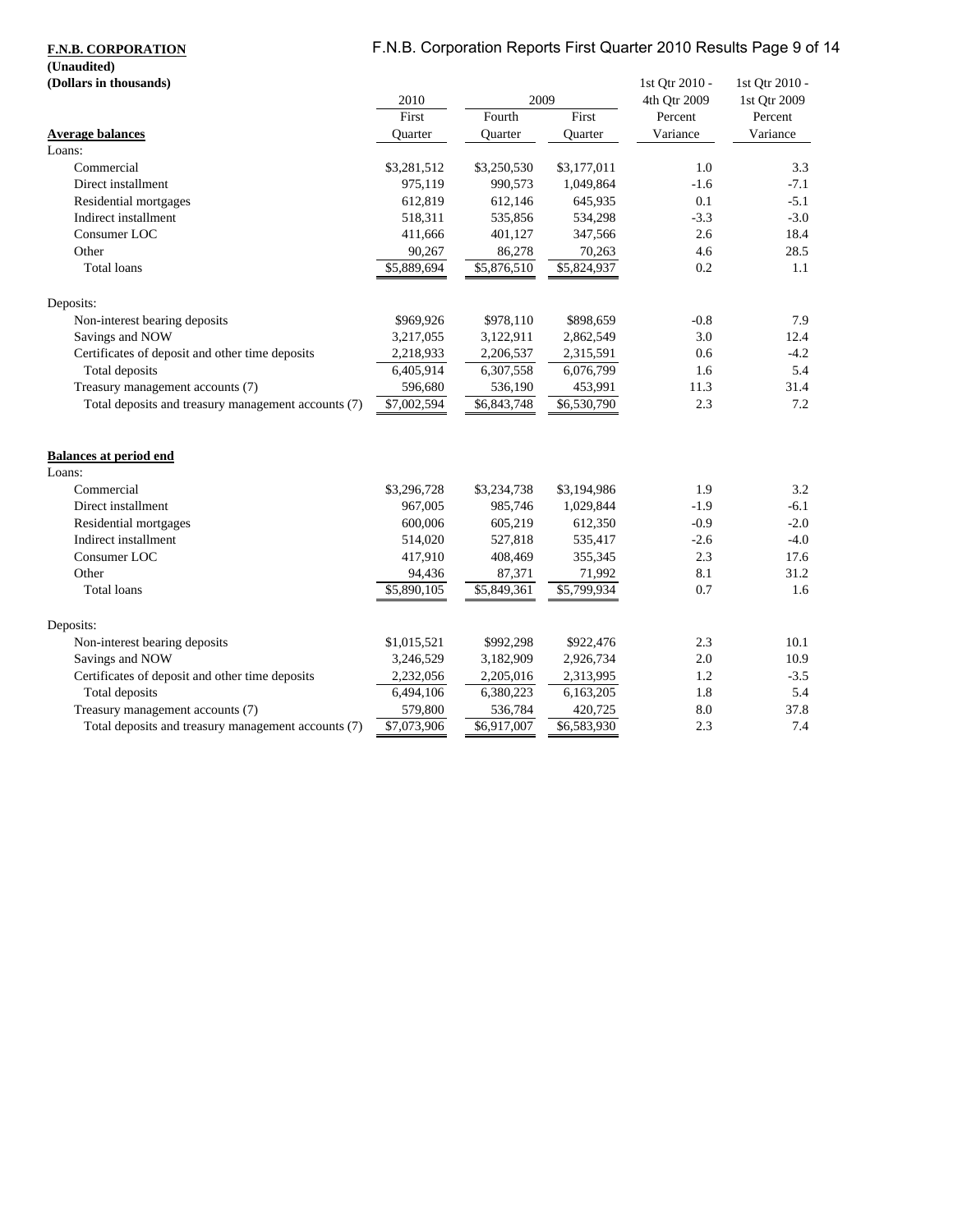# F.N.B. Corporation Reports First Quarter 2010 Results Page 10 of 14

### **F.N.B. CORPORATION**

### **(Unaudited) (Dollars in thousands)**

|                                                  | First Quarter 2010 |           |              |                       |
|--------------------------------------------------|--------------------|-----------|--------------|-----------------------|
|                                                  | Bank - PA          | Bank - FL | Regency      | Total                 |
| Asset quality data, by core portfolio            |                    |           |              |                       |
| Non-accrual loans                                | \$71,027           | \$68,993  | \$1,893      | \$141,913             |
| Restructured loans                               | 9,656              | $\Omega$  | 5,900        | 15,556                |
| Non-performing loans                             | 80,683             | 68,993    | 7,793        | 157,469               |
| Other real estate owned                          | 10,077             | 10,914    | 1,103        | 22,094                |
| Total non-performing loans and OREO              | 90,760             | 79,907    | 8,896        | 179,563               |
| Non-performing investments (8)                   | 4,346              | $\theta$  | $\mathbf{0}$ | 4,346                 |
| Non-performing assets                            | \$95,106           | \$79,907  | \$8,896      | $\overline{$}183,909$ |
| Net loan charge-offs                             | \$4,540            | \$938     | \$1,549      | \$7,027               |
| Provision for loan losses                        | 6.824              | 3,820     | 1,320        | 11,964                |
| Allowance for loan losses                        | 80,345             | 22,671    | 6,576        | 109,592               |
| Loans, net of unearned income                    | 5,493,117          | 240,426   | 156,562      | 5,890,105             |
| Non-performing loans / total loans               | 1.47%              | 28.70%    | 4.98%        | 2.67%                 |
| Non-performing loans + OREO / total loans + OREO | 1.65%              | 31.79%    | 5.64%        | 3.04%                 |
| Allowance for loan losses / total loans          | 1.46%              | 9.43%     | 4.20%        | 1.86%                 |
| Allowance for loan losses /                      |                    |           |              |                       |
| non-performing loans                             | 99.58%             | 32.86%    | 84.38%       | 69.60%                |
| Net loan charge-offs (annualized) /              |                    |           |              |                       |
| average loans                                    | 0.34%              | 1.57%     | 3.96%        | 0.48%                 |
| Loans 30 - 89 days past due                      | \$35,226           | \$0       | \$1,965      | \$37,191              |
| Loans 90+ days past due                          | 6,280              | $\Omega$  | 2,401        | 8,681                 |
| Non-accrual loans                                | 71,027             | 68,993    | 1,893        | 141,913               |
| Total past due and non-accrual loans             | \$112,533          | \$68,993  | \$6,259      | \$187,785             |
| Total past due and non-accrual loans/total loans | 2.05%              | 28.70%    | 4.00%        | 3.19%                 |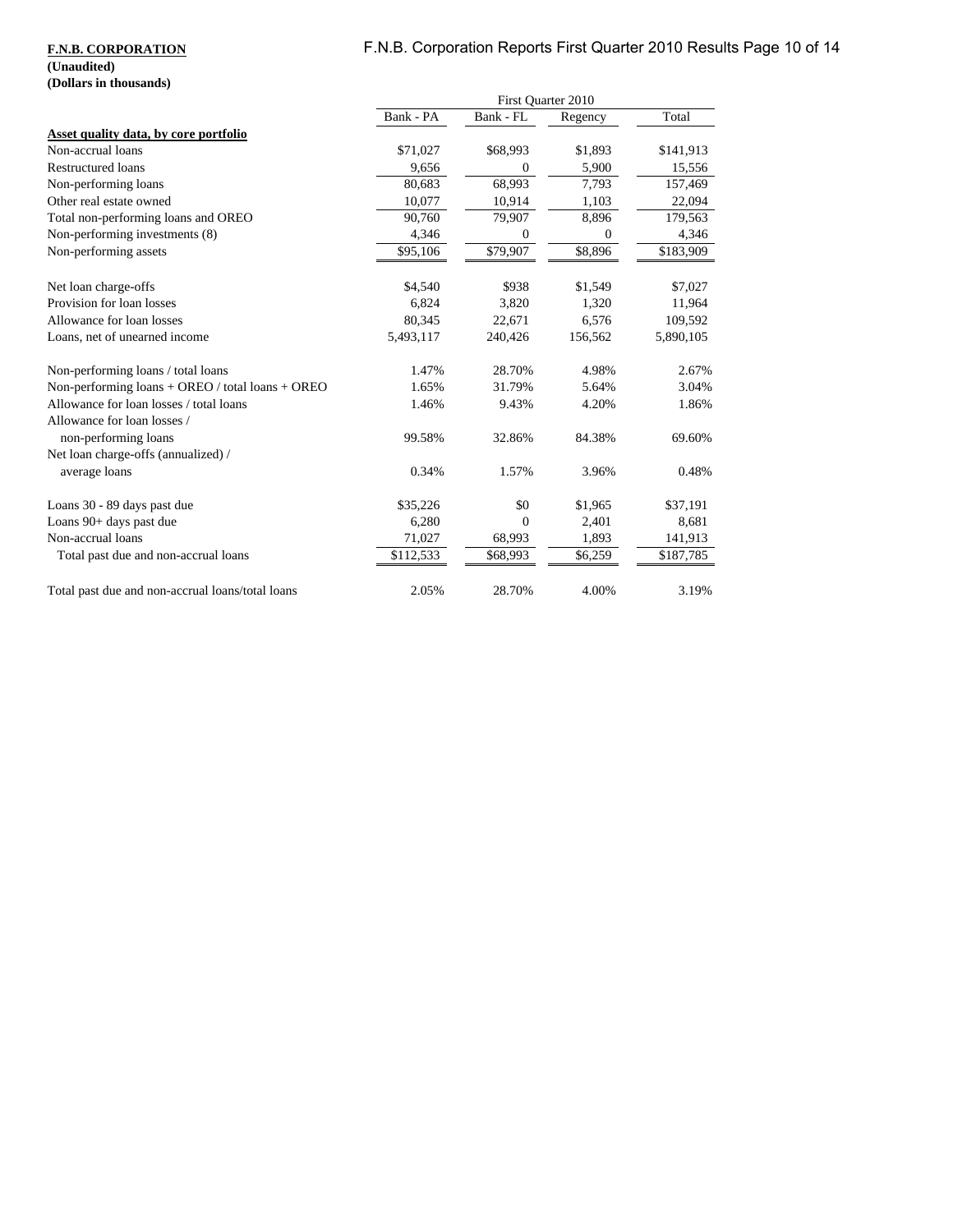# F.N.B. Corporation Reports First Quarter 2010 Results Page 11 of 14

### **F.N.B. CORPORATION**

### **(Unaudited) (Dollars in thousands)**

|                                                    | Fourth Quarter 2009 |           |              |           |
|----------------------------------------------------|---------------------|-----------|--------------|-----------|
|                                                    | Bank - PA           | Bank - FL | Regency      | Total     |
| Asset quality data, by core portfolio              |                     |           |              |           |
| Non-accrual loans                                  | \$60,166            | \$71,737  | \$1,988      | \$133,891 |
| Restructured loans                                 | 5,994               | $\Omega$  | 5,630        | 11,624    |
| Non-performing loans                               | 66,160              | 71,737    | 7,618        | 145,515   |
| Other real estate owned                            | 9,836               | 10,341    | 1,190        | 21,367    |
| Total non-performing loans and OREO                | 75,996              | 82,078    | 8,808        | 166,882   |
| Non-performing investments (8)                     | 4,825               | $\theta$  | $\mathbf{0}$ | 4,825     |
| Non-performing assets                              | \$80,821            | \$82,078  | \$8,808      | \$171,707 |
| Net loan charge-offs                               | \$5,122             | \$20,301  | \$1,738      | \$27,161  |
| Provision for loan losses                          | 10,420              | 13,463    | 2,041        | 25,924    |
| Allowance for loan losses                          | 78.061              | 19,789    | 6,805        | 104,655   |
| Loans, net of unearned income                      | 5,443,443           | 243,912   | 162,006      | 5,849,361 |
| Non-performing loans / total loans                 | 1.22%               | 29.41%    | 4.70%        | 2.49%     |
| Non-performing $loans + OREO / total loans + OREO$ | 1.39%               | 32.28%    | 5.40%        | 2.84%     |
| Allowance for loan losses / total loans            | 1.43%               | 8.11%     | 4.20%        | 1.79%     |
| Allowance for loan losses /                        |                     |           |              |           |
| non-performing loans                               | 117.99%             | 27.59%    | 89.33%       | 71.92%    |
| Net loan charge-offs (annualized) /                |                     |           |              |           |
| average loans                                      | 0.37%               | 31.25%    | 4.30%        | 1.83%     |
| Loans 30 - 89 days past due                        | \$42,642            | \$0       | \$2,796      | \$45,438  |
| Loans 90+ days past due                            | 9,851               | $\Omega$  | 2,620        | 12,471    |
| Non-accrual loans                                  | 60,166              | 71,737    | 1,988        | 133,891   |
| Total past due and non-accrual loans               | \$112,659           | \$71,737  | \$7,404      | \$191,800 |
| Total past due and non-accrual loans/total loans   | 2.07%               | 29.41%    | 4.57%        | 3.28%     |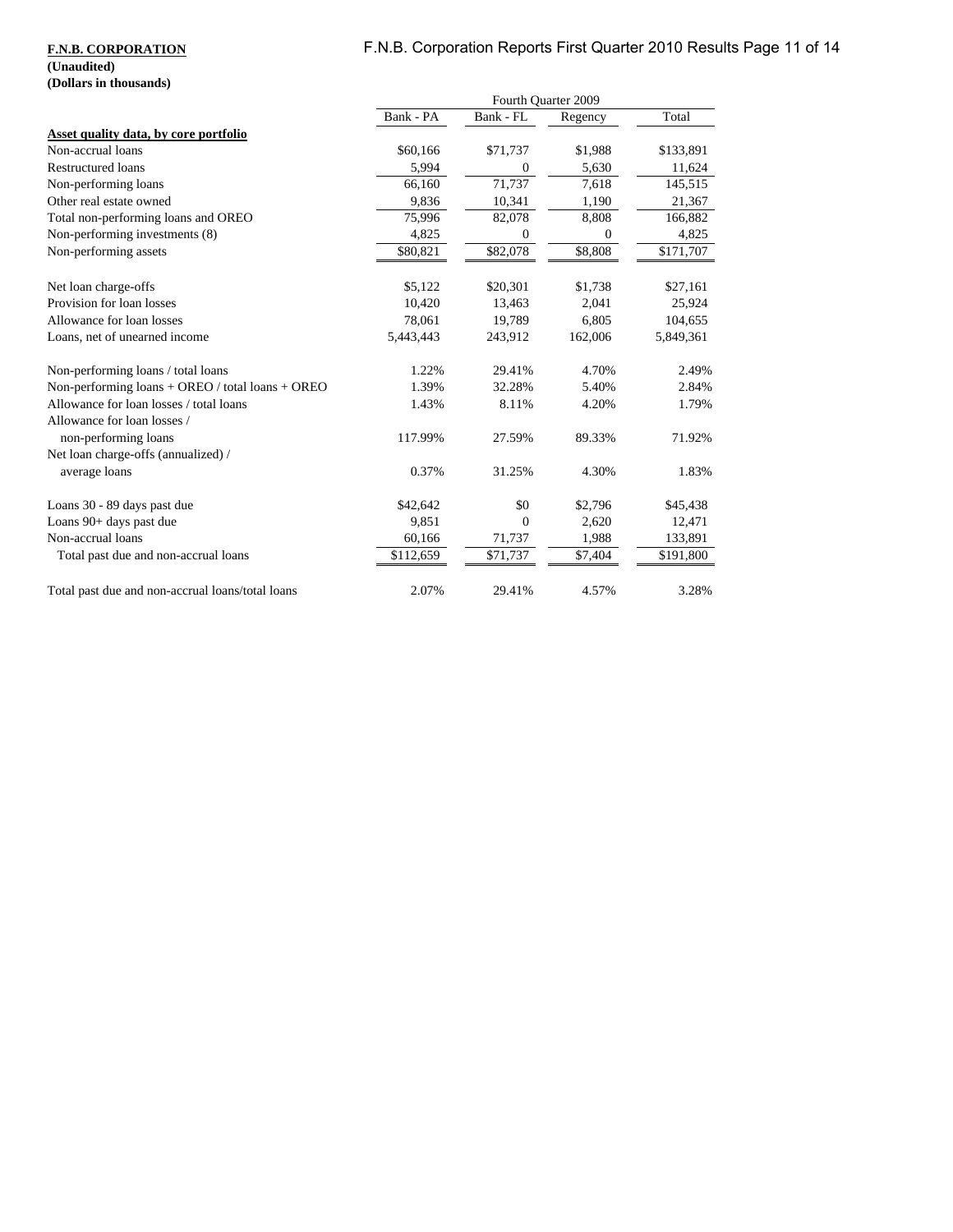# F.N.B. Corporation Reports First Quarter 2010 Results Page 12 of 14

### **F.N.B. CORPORATION**

### **(Unaudited) (Dollars in thousands)**

|                                                  | First Quarter 2009 |              |              |           |
|--------------------------------------------------|--------------------|--------------|--------------|-----------|
|                                                  | Bank - PA          | Bank - FL    | Regency      | Total     |
| Asset quality data, by core portfolio            |                    |              |              |           |
| Non-accrual loans                                | \$51,854           | \$93,974     | \$1,382      | \$147,210 |
| Restructured loans                               | 450                | $\theta$     | 3,326        | 3,776     |
| Non-performing loans                             | 52,304             | 93,974       | 4,708        | 150,986   |
| Other real estate owned                          | 9,011              | 2,277        | 944          | 12,232    |
| Total non-performing loans and OREO              | 61,315             | 96,251       | 5,652        | 163,218   |
| Non-performing investments (8)                   | 7,209              | $\theta$     | $\mathbf{0}$ | 7,209     |
| Non-performing assets                            | \$68,524           | \$96,251     | \$5,652      | \$170,427 |
| Net loan charge-offs                             | \$2,273            | \$8,241      | \$1,618      | \$12,132  |
| Provision for loan losses                        | 2,100              | 7,010        | 1,404        | 10,514    |
| Allowance for loan losses                        | 69,588             | 27,275       | 6,264        | 103,127   |
| Loans, net of unearned income                    | 5,345,365          | 301,787      | 152,782      | 5,799,934 |
| Non-performing loans / total loans               | 0.98%              | 31.14%       | 3.08%        | 2.60%     |
| Non-performing loans + OREO / total loans + OREO | 1.15%              | 31.65%       | 3.68%        | 2.81%     |
| Allowance for loan losses / total loans          | 1.30%              | 9.04%        | 4.10%        | 1.78%     |
| Allowance for loan losses /                      |                    |              |              |           |
| non-performing loans                             | 133.04%            | 29.02%       | 133.05%      | 68.30%    |
| Net loan charge-offs (annualized) /              |                    |              |              |           |
| average loans                                    | 0.17%              | 11.22%       | 4.24%        | 0.84%     |
| Loans 30 - 89 days past due                      | \$38,562           | \$734        | \$2,890      | \$42,186  |
| Loans 90+ days past due                          | 8,909              | $\mathbf{0}$ | 2,382        | 11,291    |
| Non-accrual loans                                | 51,854             | 93,974       | 1,382        | 147,210   |
| Total past due and non-accrual loans             | \$99,325           | \$94,708     | \$6,654      | \$200,687 |
| Total past due and non-accrual loans/total loans | 1.86%              | 31.38%       | 4.36%        | 3.46%     |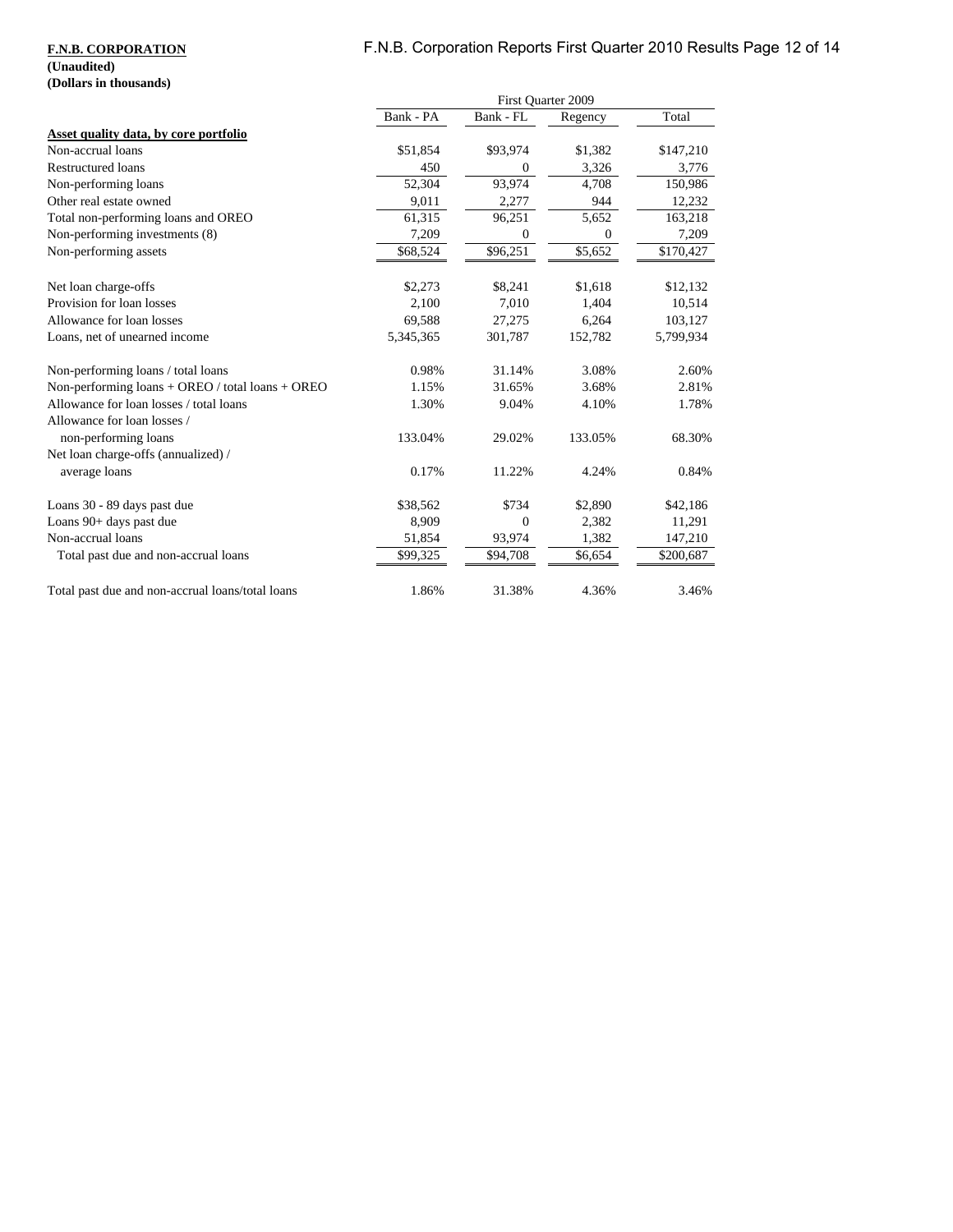#### **F.N.B. CORPORATION (Unaudited) (Dollars in thousands)**

#### NON-GAAP FINANCIAL MEASURES

The following non-GAAP financial measures used by the Corporation provide information useful to investors in understanding the Corporation's operating performance and trends, and facilitate comparisons with the performance of the Corporation's peers. The non-GAAP financial measure used by the Corporation may differ from the non-GAAP financial measures other financial institutions use to measure their results of operations. The following tables summarize the non-GAAP financial measures derived from amounts reported in the Corporation's financial statements.

|                                                          | 2009<br>2010      |                   |                   |
|----------------------------------------------------------|-------------------|-------------------|-------------------|
|                                                          | First             | Fourth            | First             |
|                                                          | Quarter           | Quarter           | Quarter           |
| <b>Return on average tangible common equity (2):</b>     |                   |                   |                   |
| Net income available to common shareholders (annualized) | \$64,810          | \$18,077          | \$58,028          |
| Amortization of intangibles, net of tax (annualized)     | 4,447             | 4,457             | 4,785             |
|                                                          | 69,257            | 22,534            | 62,813            |
| Average total shareholders' equity                       | 1,047,094         | 1,052,483         | 1,020,495         |
| Less: Average preferred shareholders' equity             | $\boldsymbol{0}$  | 0                 | (87, 149)         |
| Less: Average intangibles                                | (566,983)         | (568, 666)        | (573, 963)        |
|                                                          | 480,111           | 483,817           | 359,383           |
| Return on average tangible common equity (2)             | 14.43%            | 4.66%             | 17.48%            |
| <b>Return on average tangible assets (3):</b>            |                   |                   |                   |
| Net income (annualized)                                  | \$64,810          | \$18,077          | \$63,475          |
| Amortization of intangibles, net of tax (annualized)     | 4,447             | 4,457             | 4,785             |
|                                                          | 69,257            | 22,534            | 68,260            |
| Average total assets                                     | 8,745,138         | 8,681,532         | 8,433,532         |
| Less: Average intangibles                                | (566,983)         | (568, 666)        | (573,963)         |
|                                                          | 8,178,155         | 8,112,866         | 7,859,569         |
| Return on average tangible assets (3)                    | 0.85%             | 0.28%             | 0.87%             |
| Tangible common book value per share:                    |                   |                   |                   |
| Total shareholders' equity                               | \$1,047,395       | \$1,043,302       | \$1,026,581       |
| Less: preferred shareholders' equity                     | $\boldsymbol{0}$  | $\boldsymbol{0}$  | (95, 243)         |
| Less: intangibles                                        | (566, 175)        | (567, 851)        | (573, 526)        |
|                                                          | 481,220           | 475,451           | 357,812           |
| Ending shares outstanding                                | 114,404,945       | 114,111,695       | 89,774,045        |
| Tangible common book value per share                     | \$4.21            | \$4.17            | \$3.99            |
| Tangible common book value per share                     |                   |                   |                   |
| excluding AOCI (5):                                      |                   |                   |                   |
| Total shareholders' equity                               | \$1,047,395       | \$1,043,302       | \$1,026,581       |
| Less: preferred shareholders' equity                     | $\mathbf{0}$      | 0                 | (95, 243)         |
| Less: intangibles                                        | (566, 175)        | (567, 851)        | (573, 526)        |
| Less: AOCI                                               | 29,961<br>511,181 | 30,633<br>506,084 | 29,494<br>387,306 |
|                                                          |                   |                   |                   |
| Ending shares outstanding                                | 114,404,945       | 114, 111, 695     | 89,774,045        |
| Tangible common book value per share                     |                   |                   |                   |
| excluding $AOCI(5)$                                      | \$4.47            | \$4.43            | \$4.31            |